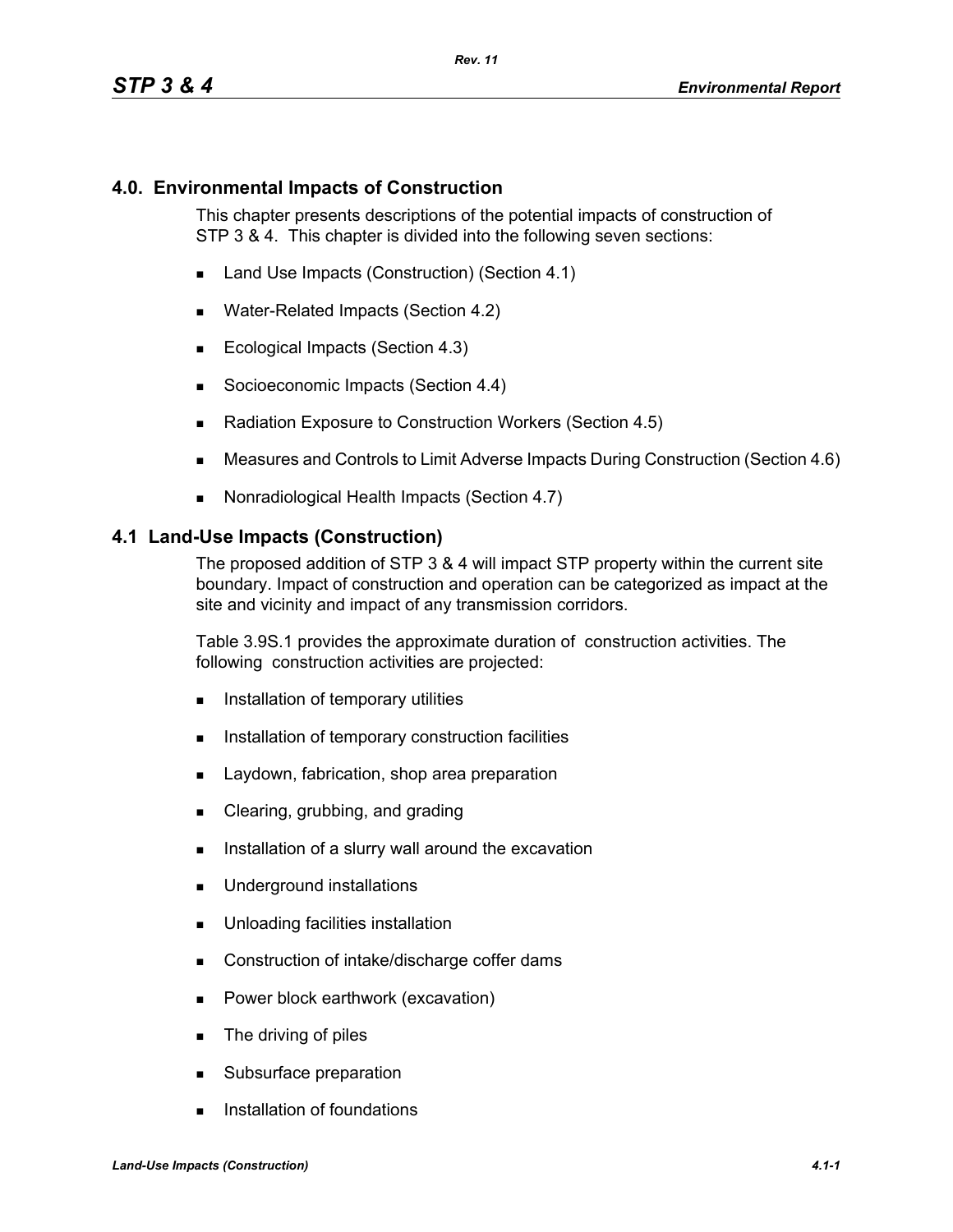*Rev. 11*

- **Placement of backfill, concrete, or permanent retaining walls supporting safety** related SSC's within an excavation
- In-place assembly, erection, fabrication or testing
- Construction of main power block building/structures
- **EXECT** Circulating water intake and pump house
- Ultimate heat sink cooling towers and pump houses

Upon completion of construction activities, surface and subsurface features would be restored in accordance with landowner and permit/consent requirements (Subsection 3.9S.2.11).

Construction activities and potential land-use impacts to the site and vicinity are presented in Subsection 4.1.1. Potential impacts along transmission corridors and offsite areas are addressed in Subsection 4.1.2. Subsection 4.1.3 describes potential impacts of the proposed project construction activities associated with historical and cultural resource properties at the site and vicinity.

# **4.1.1 The Site and Vicinity**

## **4.1.1.1 Impact Assessment (direct)**

Before construction of STP 1 & 2 in the early 1980s, land within the site boundary would have been classified as agricultural, forest, or rangeland (see Figure 2.2-1 and Table 2.2-1). Subsection 2.2.1.1 identifies land-use classification at the site based on NOAA categories. Of the approximately 12,220 acres within the STP property (Table 2.2-1), approximately 57.5% comprises water, 33.1% agricultural land, 8.8% forest land, with the remaining land use (0.7%) classified as rangeland. Cattle are permitted to graze on a small portion of STP land adjacent to the Colorado River. This area is located just within the eastern boundary of the STP property, south of the STP barge slip.

Land use within six miles of the STP site is discussed in Subsection 2.2.1. Land use is predominantly agricultural, but there is also commercial fishing in the lower Colorado River, East and West Matagorda Bays,Gulf Intracoastal Waterway, and the Gulf of Mexico (Reference 4.1-1). Recreational use areas within six miles of the STP site include the Lower Colorado River Authority (LCRA) Park.

All temporary and new permanent facilities associated with the construction of STP 3 & 4 are located within the existing STP site boundary, on land areas previously disturbed by construction (Reference 4.1-2). STPNOC concludes that the site landuse impacts upon completion of all construction activities would be SMALL and would not warrant mitigation.

Land directly affected by construction would be confined to the existing site and only those transmission corridors contained within the site boundary (fenceline). There are no new offsite transmission lines or corridors required to support STP 3 & 4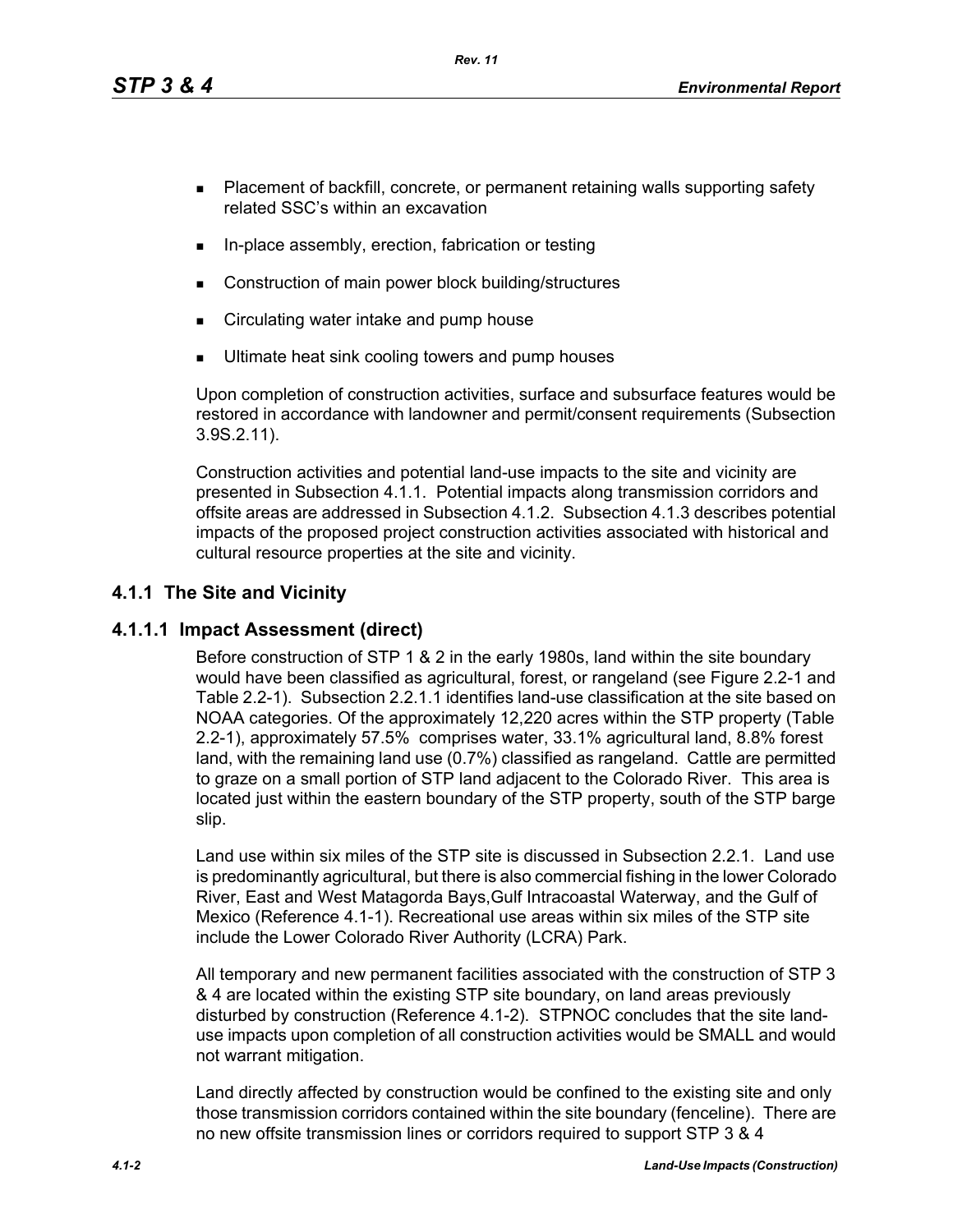(Subsection 2.2.2.2). Transmission lines and offsite areas are further discussed in Subsection 4.1.2. Areas that would be disturbed by site construction are located primarily to the west of the existing STP 1 & 2, as shown in Figure 3.9S-1.

Of the approximately 12,220 acres located within the site boundary (fenceline), approximately 540 acres would be disturbed for long-term or short-term construction activities associated with construction of STP 3 & 4 and their supporting facilities. Since there is no zoning in Matagorda County, no rezoning would be required for this project (Reference 4.1-3). All land that would be impacted during construction of STP 3 & 4 is within the STP site boundary, and was previously disturbed during construction of STP 1 & 2 (References 4.1-2 and 4.1-4).

A heavy haul road would be constructed from STP 3 & 4 to the existing road to the barge slip to accommodate large construction vehicles (Subsection 3.9S.3.2). This heavy-haul road would be approximately 2.5 miles long and approximately 50 feet wide and provide access from the east side of the site to the west side of the site where construction of STP 3 & 4 would take place. The construction workforce would use the existing south extension from Farm-to-Market (FM) 521 to access STP 3 & 4 (see Figure 3.9S-1). The construction workforce would avoid the existing East Site Access Road in order to minimize disruption of traffic patterns to STP 1 & 2 (Subsection 3.9S.3.2).

Approximately 300 acres of the approximately 540 acres disturbed during site preparation and construction would be dedicated permanently to the new units and their supporting facilities (power block, cooling tower, switchyard)(see Figure 3.9S1). The remaining disturbed acreage would be used for temporary construction facilities, laydown areas, construction parking areas, and borrow/spoil storage (Subsection 3.9S.3). Temporary construction laydown areas would be located to the north and south of the STP 3 & 4 power block construction area. Temporary construction facilities would also be located south of the STP 3 & 4 power block construction area. Construction parking lots and borrow/soil storage would generally be to the west of the new STP 3 & 4 construction area. The acres of land that would be dedicated to the new units and their supporting facilities are indicated in Table 4.1-1. The permanent structures and facilities include:

- Road and rail construction
- **Security construction**
- **Reactor Building**
- Control Building
- **Turbine Building**
- Fire Protection pump house
- Radwaste Building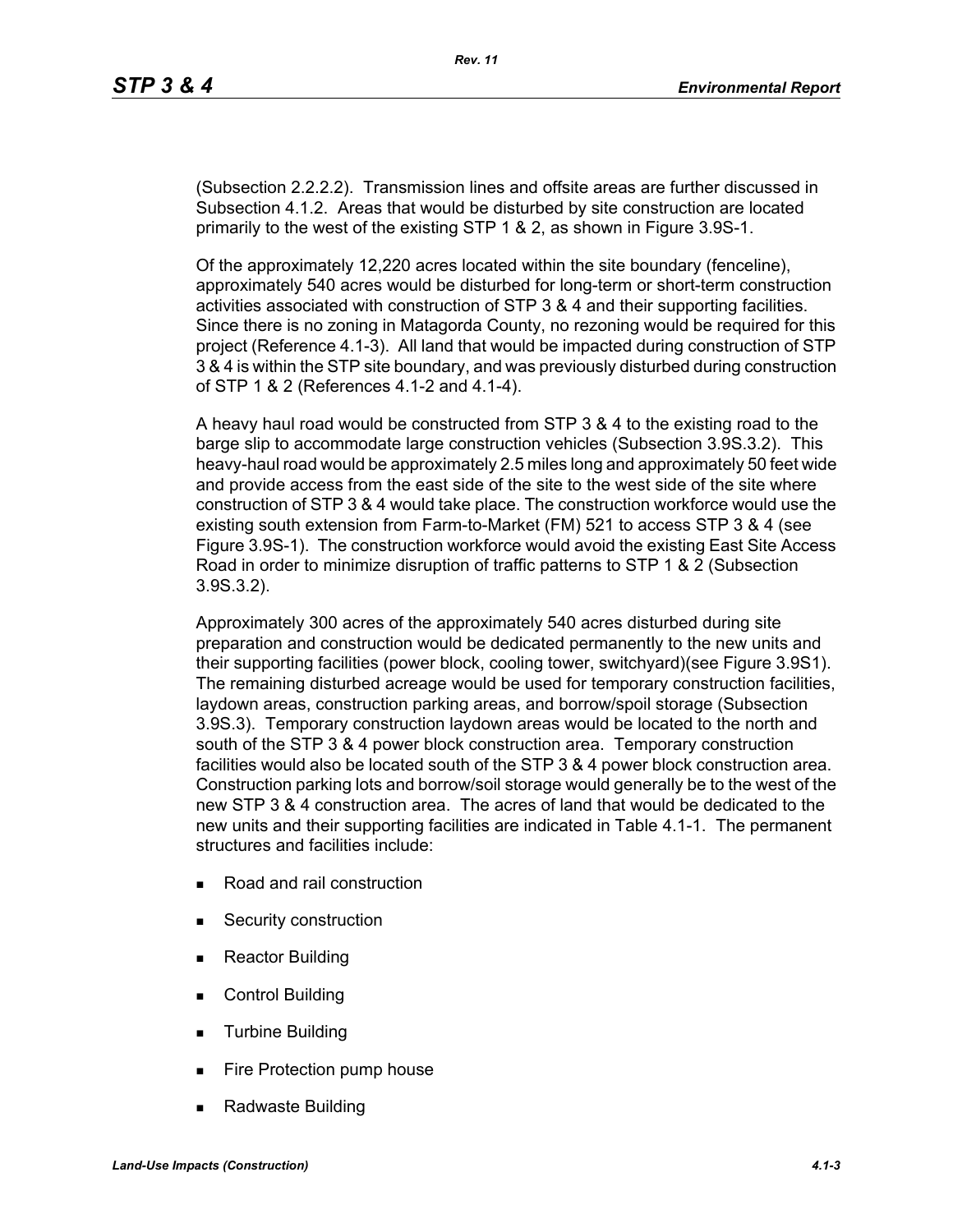- Service Building
- Switchyard and installation of the main transformers
- Administration, simulator, and training facility buildings
- Circulating water intake, discharge, and pump house
- Ultimate Heat Sink (UHS) basins, cooling towers and UHS pump houses (hereafter called cooling tower)
- Yard tanks

No existing utilities cross the STP property. Upon completion of construction activities, surface and subsurface features would be restored in accordance with landowner and permit/consent requirements (Subsection 3.9S.2.11).

All site preparation and construction activities would be conducted in accordance with federal, state, and local regulations. As described in Subsection 3.9S.2, STPNOC would acquire all necessary permits and authorizations and implement environmental controls (such as a Storm Water Pollution Prevention Plan [SWPPP] in accordance with Texas Pollutant Discharge Elimination System [TPDES] program) before earth disturbing activities begin. Site preparation and construction activities that would affect land use include clearing, grubbing, excavating, grading and stockpiling. Measures used to limit adverse impacts during construction are outlined in Table 4.6-1.

Permanently disturbed areas within the site would be contoured and stabilized in accordance with design specifications. When necessary, revegetation would comply with site maintenance and safety requirements. Methods to stabilize areas, prevent erosion and sedimentation, and reduce polluted runoff would comply with applicable laws, regulations, permit requirements, good engineering and construction practices, and recognized Best Management Practices (BMPs). The State of Texas does not have their own Storm Water Management BMP handbook; however, all construction sites with a disturbed area of one acre or larger are required to comply with the Clean Water Act requirements to reduce polluted runoff. These requirements include coverage under the State of Texas TPDES permit, development and implementation of a SWPPP, weekly inspections and documentation of runoff controls, and notification of regulatory authorities when the site has been stabilized. Applicable industry guidance would be followed to reduce stormwater quantity, improve stormwater quality, and protect receiving water and downstream areas.

Construction activities within the site would not take place within a floodplain (Reference 4.1-5). However, the STP property is located almost entirely within the coastal zone as defined by the Texas Coastal Management Program (CMP) (Figure 2.2-1), therefore SMALL to MODERATE construction impacts would take place within the coastal zone (Subsection 2.2.1.1). Additional impacts to land secondarily affected by construction are discussed in Section 4.1. To mitigate impacts, STPNOC would maintain communication with local and regional governmental and nongovernmental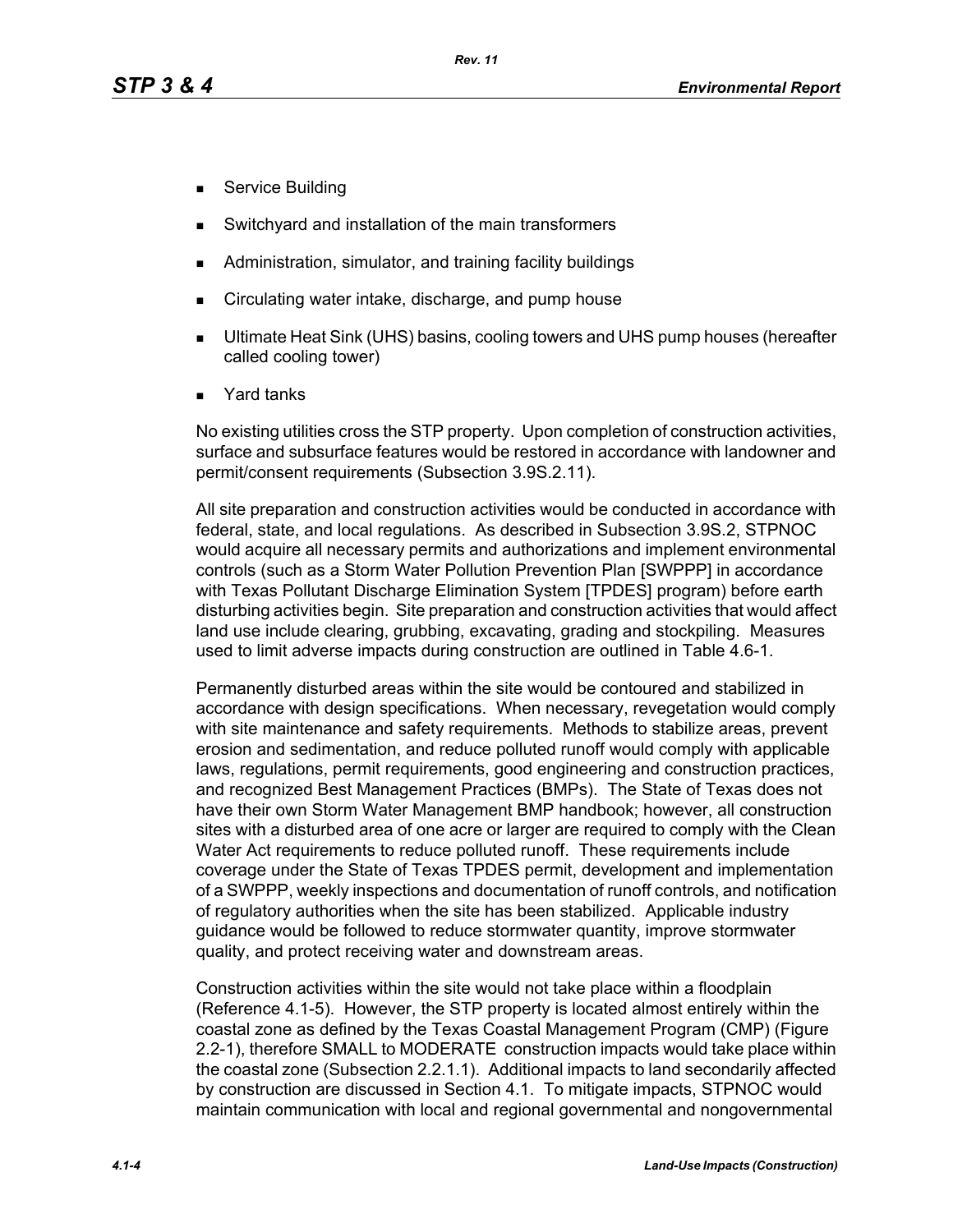organizations (e.g., LCRA, etc.) to verify that construction activities comply with applicable laws and regulations.

Approximately 127.6 acres of wetlands can be found on the STP site (Figure 2.4-3). Man-made wetlands totaling 110 acres (Reference 4.1-1) are located approximately 1800 feet north of the essential cooling pond. These wetlands would not be disturbed by construction activities. Other wetland areas (a total of 29, equaling 17.6 acres) are found on the STP site The wetlands are located near areas designated as temporary laydown, construction office, construction parking, and spoil areas. These sites will be avoided and protected during the construction phase, thus limiting direct impacts. STP would use silt fences and other erosion control devices, as needed, to help mitigate the possibility of surface water runoff from proposed construction activities impacting the STP site's surface water drainage features. (for more information, see Subsection 4.3.1.1).

Care would be taken so that sensitive areas are not impacted by other construction activities. As shown in Figure 3.9S-1, where possible, locations for temporary construction facilities have been carefully selected to avoid man-made or natural wetland areas within the STP property.

STPNOC has surveyed this area for threatened and endangered species as described in Subsection 2.4.1 and has found that permanent and temporary land use changes at the site as a result of construction of STP 3 & 4 would not result in adverse impacts to either federal or state-list of endangered or threatened species, nor critical habitats (see Subsection 4.3.1.1).

NUREG-1555 acknowledges that impact on less than 500 (1235 acres) usually has minor effects. Since the expected impact at STP encompasses only 540 acres of land the impact is expected to be minor.

## **4.1.1.2 Land-Use Plans**

There are no federal, state, regional, or county land-use plans for this area. Since there is no zoning in Matagorda County, no rezoning would be required for this project (Reference 4.1-3). The Matagorda County Economic Development Corporation (MCEDC) has prepared a Strategic Plan for Economic Development (Reference 4.1- 6) that covers the communities of: Bay City and Van Vleck, Blessing, Markham and Midfield, City of Matagorda, Matagorda County, Selected Rural Areas, Palacios, Sargent, and Wadsworth. The intent of the plan is to help bring new business activity to Matagorda County and actively plan for future economic development (to include planning for infrastructure needs to support economic growth). A portion of the plan also highlights the need for regional land use planning. Subsection 2.5.2.3 provides an analysis of land-use impacts attributed to potential increased population and tax revenues to Matagorda and Brazoria Counties.

STPNOC concludes that impacts to land-use planning in the vicinity would be SMALL, but would maintain communication with local and regional governmental and nongovernmental organizations to disseminate project information in a timely manner. Recipients of this information would be given the opportunity to perform their decision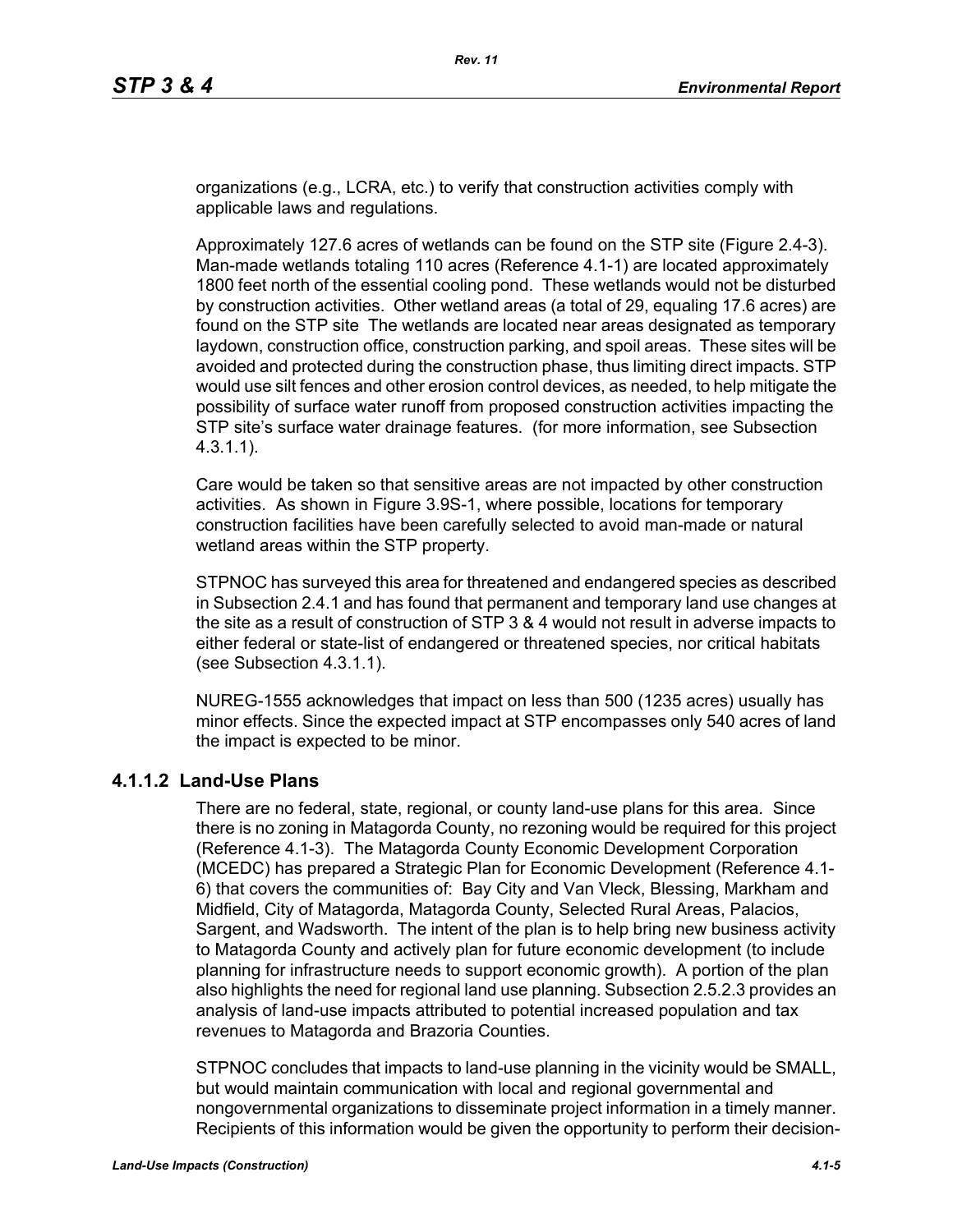making with the understanding that, (1) a percentage of the land converted for this construction project could be permanently dedicated to its new use and, (2) other converted land could become available for other uses upon construction completion, and they would be able to plan accordingly.

#### **4.1.1.3 Site Restoration and Management Actions**

Mitigation measures, designed to lessen the impact of construction activities, would be specific to erosion control, controlled access roads for personnel and vehicular traffic, and restricted construction zones. The site preparation work would be completed in two stages. The first stage would consist of stripping, excavating, and backfilling the areas occupied by the structure and roadways. The second stage would consist of developing the site with the necessary facilities to support construction, such as construction offices, warehouses, trackwork, large unloading facilities, water wells, construction power, construction drainage, etc. In addition, temporary structures would be razed and holes would be filled. Grading and drainage would be designed to avoid erosion during the construction period.

Action would be taken to restore areas consistent with existing and natural vegetation. A total of approximately 540 acres would be required for construction facilities including permanent facility structures and laydown. To the extent possible, STP roads would be used for construction traffic. If necessary, temporary stone roads would be installed along with site grading and drainage facilities. This would permit an all weather use of the site for travel and storage of materials and equipment during construction.

Other potential environmental impacts that may be created by preconstruction and construction activities as well as associated measures and controls to limit those impacts are discussed in Section 4.6.

#### **4.1.2 Transmission Corridors and Off-Site Areas**

As discussed in Subsection 2.2.2, no new off-site transmission corridors are planned for STP 3 & 4. A study completed by the Electric Reliability Council of Texas concluded that the existing transmission system from STP into Houston is acceptable with some changes to conductor size from STP to the Hillje switchyard and on some transmission lines to Houston.

Within the STP site boundary, STP 3 & 4 would require the addition of a 345 kilovolt switchyard and the rerouting of one 345 kV transmission line that is currently connected to Bay No. 1 of the existing switchyard for STP 1 & 2. The transmission lines would run from the new switchyard for STP 3 & 4, back into the switchyard for STP 1 & 2 (which would be expanded) and then run offsite. The new onsite transmission corridor right-of-way between the new switchyard for STP 3 & 4 and the existing switchyard for STP 1 & 2 would be approximately 600 feet wide and take up approximately 12 acres of land. Construction activities associated with the new onsite switchyard and connecting transmission lines would occur in areas disturbed for construction activities associated with STP 1 & 2. Therefore, STPNOC concludes that impacts would be SMALL and not warrant mitigation.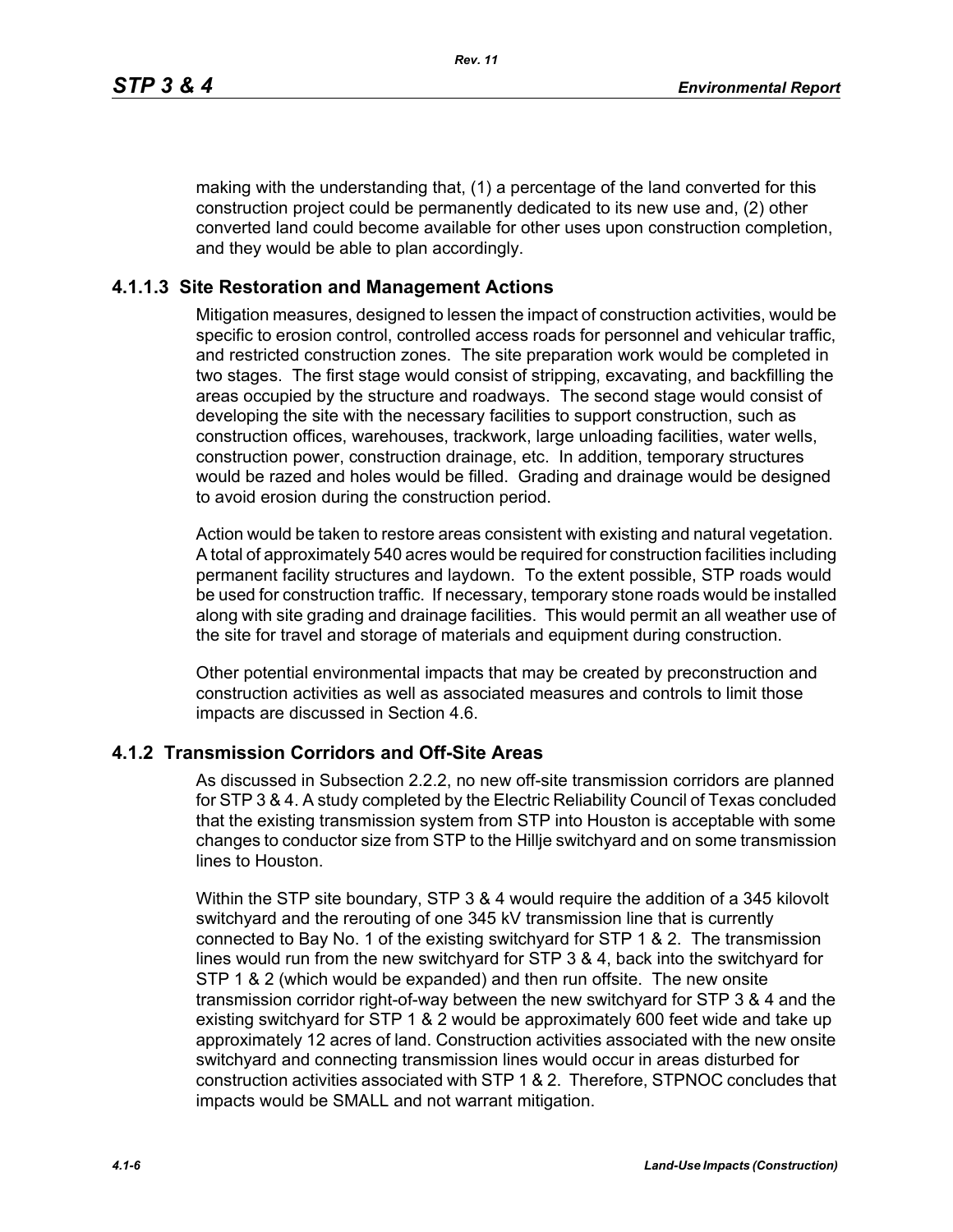Because additional offsite transmission corridor rights-of-way would not be required as a result of construction of STP 3 & 4, STPNOC estimates that land use impacts to transmission corridors and offsite areas would be SMALL and not warrant mitigation.

## **4.1.3 Historic Properties**

Cultural resource investigations conducted in 1975 before construction of STP 1 & 2 determined that the study area did not include any resources that were listed on or eligible for listing on the National Register of Historic Places. Based on a review of the National Historic Preservation Act as applicable to the STP site, no resources of local, regional, or state significance were located in the study area. The study area in the 1975 investigations included sufficient acreage to construct two additional reactor units. Those findings and a determination that no historical properties or other significant cultural resources would be impacted by the proposed construction on STP 1 & 2 were included in the FES issued by the NRC in March 1975 (Reference 4.1-7).

Construction activities associated with STP 3 & 4 would be conducted immediately adjacent to the current STP plant on ground that was evaluated for cultural resources in 1975 and subsequently disturbed for construction activities associated with STP 1 & 2. As discussed in Subsection 2.5.3.1, it is unlikely that any historical properties or other significant cultural resources are within the area that would be impacted by construction of STP 3 & 4. A possible grave site is southeast of the lake, but it is more than four miles south-southwest of the proposed construction area. As discussed in Subsection 2.2.2.2, STP anticipates no changes to offsite corridors; therefore, there would be no impacts due to construction on the transmission corridors.

One historical property is 8.9 miles from the project site, other significant cultural resources are between 6.0 and 9.2 miles away, and 35 archaeological sites are between 4.1 and 10 miles away (Reference 4.1-8). Because the closest known cultural resource is 4.1 miles from the proposed project site, and the new reactors would be constructed next to the existing STP 1 & 2, there would be no impact to the historical cultural setting of these resources due to construction of STP 3 & 4.

STPNOC concludes that construction impacts to historical or cultural resources would be SMALL and not warrant mitigation.

The Texas Historical Commission replied on January 19, 2007 that no historic properties would be affected by STP 3 & 4 (See Appendix A [Reference 4.1-9]). During any ground-disturbing activities for the proposed project, if cultural resources are discovered, activities would cease in the vicinity of the discovery and STPNOC would consult with the Texas State Historic Preservation Office (SHPO) in accordance with STPNOC's procedure for responding to unanticipated discovery of cultural resources.

## **4.1.4 References**

4.1-1 "2005 Annual Environmental Operating Report," STPNOC (South Texas Project Nuclear Operating Company) 2005.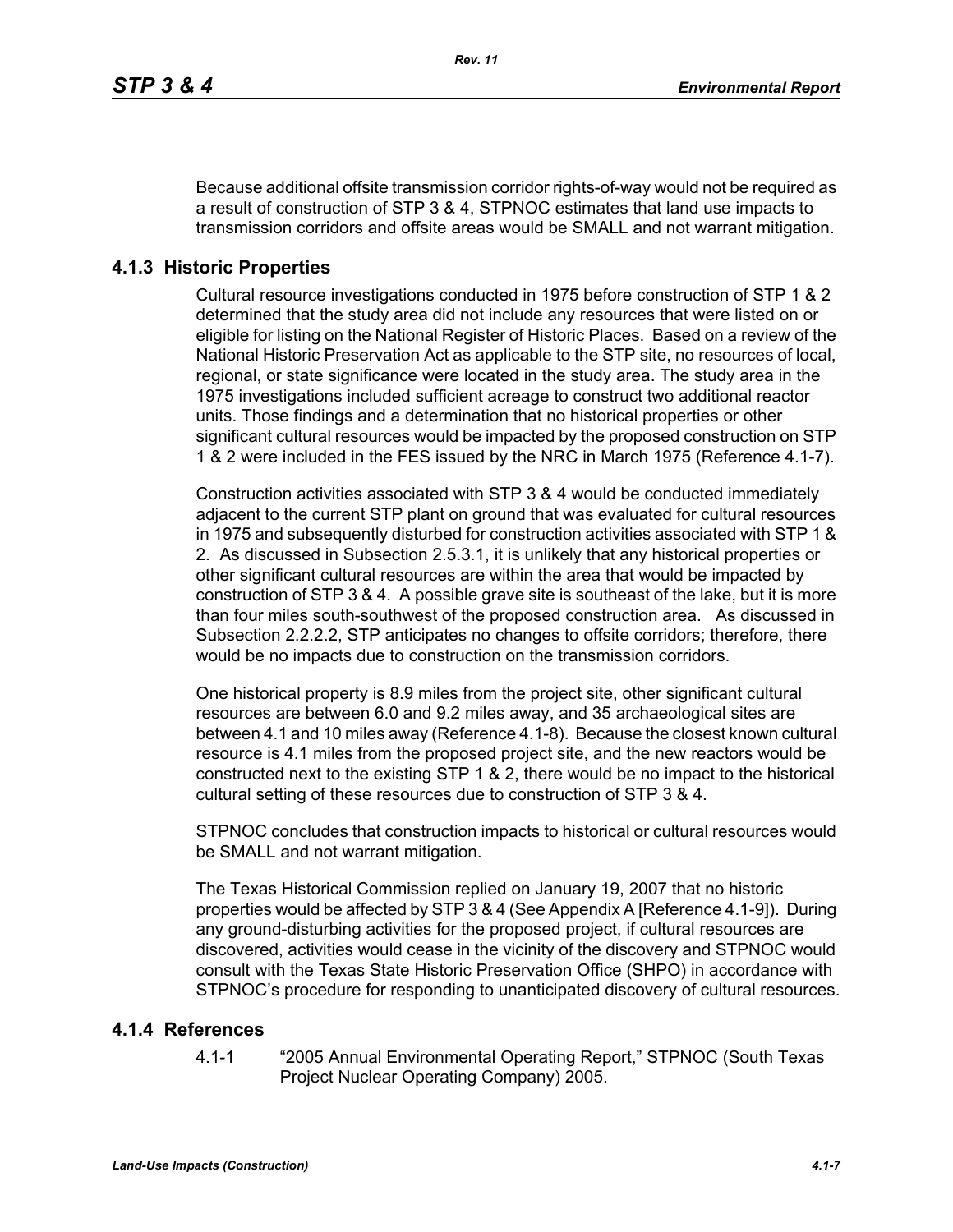- 4.1-2 United States Department of Agriculture and Natural Resources Conservation Service 2001. Soil Survey of Matagorda County, Texas. Available at http://soildatamart.nrcs.usda.gov/Manuscripts/TX321/0/ Matagorda.pdf, accessed January 16, 2007.
- 4.1-3 Texas Comptroller of Public Accounts Property Tax Division 2005. Appendix 7 – Matagorda County Appraisal District Self Evaluation Questionnaire. Available at http://www.window.state.tx.us/taxinfo/proptax/cadreports/asr/matagorda/ appendb.htm, accessed March 20, 2007.
- 4.1-4 STPNOC (South Texas Project Nuclear Operating Company) 1981. Historic Aerial Photos dated 10-28-75. 11-20-81, and undated (c. early 1980s).
- 4.1-5 "Ecological Survey Report Unit 3 and 4 Licensing Project, South Texas Project Electric Generating Station," Prepared for STP Nuclear Operating Company by ENSR Corporation, Houston, Texas, March 2007.
- 4.1-6 Matagorda County Economic Development Corporation (MCEDC) 2004, Strategic Plan for Economic Development, Matagorda County, 2005–2010.
- 4.1-7 "Final Environmental Statement for STP 1 & 2," NUREG-75/019.
- 4.1-8 "Matagorda County Project," Texas Archaeological Research Laboratory 2007. Letter with enclosures to Katherine Roxlau, TetraTech NUS, Inc., received from Jean L. Hughes, Records Conservator, Texas Archaeological Research Laboratory, University of Texas at Austin, Texas, January 19, 2007.
- 4.1-9 William Martin (Texas Historical Commission) January 19, 2007 response (stamp of approval) to letter from S. L. Dannhardt (STP) December 12, 2006 regarding STP 3 & 4.